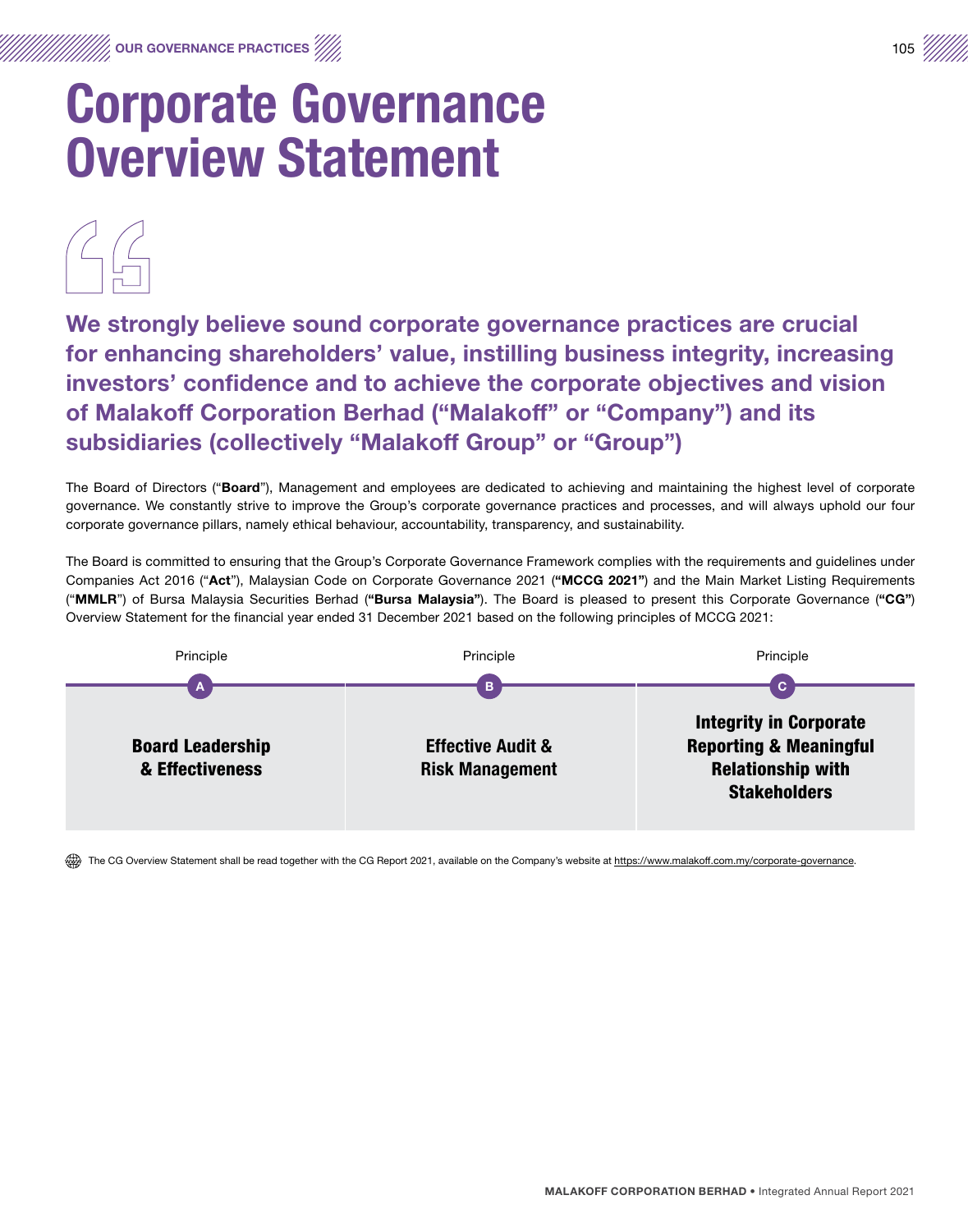$\frac{1}{106}$  06



Principle



The Board directs and oversees the management of Malakoff's business and affairs with the goal of achieving long-term success and delivering sustainable value to its stakeholders. The Board determines the Company's strategic direction, monitors Management's strategies execution and financial performance and is responsible for making major policy decisions.

The duties and responsibilities of the Board are as follows:

|           | <b>S</b> review and adopt the overall strategic plans and programmes for the Company and the Group;                                                           |
|-----------|---------------------------------------------------------------------------------------------------------------------------------------------------------------|
|           | ◆ oversee and evaluate the conduct of business of the Company and the Group;                                                                                  |
|           | ◆ review and ensure that any transaction entered into with a related party is fair, reasonable and not to the detriment of minority shareholders;             |
|           | (b) identify principal risks and ensure implementation of a proper risk management system to manage such risks;                                               |
|           | Sestablish a succession plan;                                                                                                                                 |
|           | <b>Example 3</b> develop and implement a shareholders communication policy for the Company;                                                                   |
|           | <b>O</b> review the adequacy and the integrity of the management information and internal controls systems of the Company and the Group; and                  |
| $\bullet$ | promote, together with Senior Management, good corporate governance culture within the Group which reinforces ethical, prudent and professional<br>behaviour. |

The Board Charter defines the Board's roles and responsibilities, the principles for Board's operation, Board's evaluation and remuneration, code of conduct and ethics and matters reserved for the Board.

The Board Charter is accessible through the Company's website at https://www.malakoff.com.my/corporate-governance.

The Board reviews the Board Charter as needed to ensure its relevance to the Company's operating environment and compliance with rules and regulations. The Board last reviewed the Board Charter in November 2017.

The Limits of Authority ("LOA") is a Group policy that specifies the authority limits for the Board, Board Committees, Management Committee, Managing Director/Chief Executive Officer and Senior Management to facilitate compliance with good corporate governance principles. The Board retains the overall management and control of the Group's business and affairs. The Board may, if necessary, revise the LOA to reflect the change in the Group's operating environment. The LOA had been reviewed a few times and the last update was in November 2018.

#### Code of Conduct and Ethics

The Board establishes a code of conduct and ethics for the Group and implements its policies and procedures together with Management which include managing conflicts of interest, preventing the abuse of power, corruption, insider trading and money laundering.

The Code of Conduct of Malakoff is published on the Company's website at ₩ https://www.malakoff.com.my/corporate-governance.

#### Whistleblowing Policy

The Whistleblowing Policy was established by the Board to provide employees and third parties dealing with the Group with proper avenue and procedure to disclose cases of improper conduct such as criminal offences, fraud, corruption, breach of Group policies and Code of Conduct or other malpractices without fear of reprisal.

In implementing this policy, a whistle-blower is assured confidentiality of identity, to the extent that is reasonably practicable. This includes protecting the whistle-blowers from detrimental actions that may result from the disclosure of improper conduct, provided that the disclosure is made in good faith. The Whistleblowing Policy is also to ensure that fair treatment is provided to both the whistle-blower and the alleged wrongdoer when a disclosure of improper conduct is made.

Disclosure of any improper conduct can be made verbally or in writing to the Chairman of the BAC via a letter or e-mail to whistleblowing@malakoff.com.my.

# Roles and Responsibilities between the Chairman and the Managing Director/Chief Executive Officer ("MD/CEO")

The roles and responsibilities of the Chairman and MD/CEO are separated and clearly defined in the Board Charter. The Chairman is in charge of the Board's leadership and is instrumental in creating the necessary conditions for open communication/discussion or information sharing both inside and outside the boardroom. The Chairman promotes and supervises the highest levels of corporate governance within the Board and the Company.

The MD/CEO is in charge of the day-to-day operations of the Company in line with the Board's approved strategies and objectives.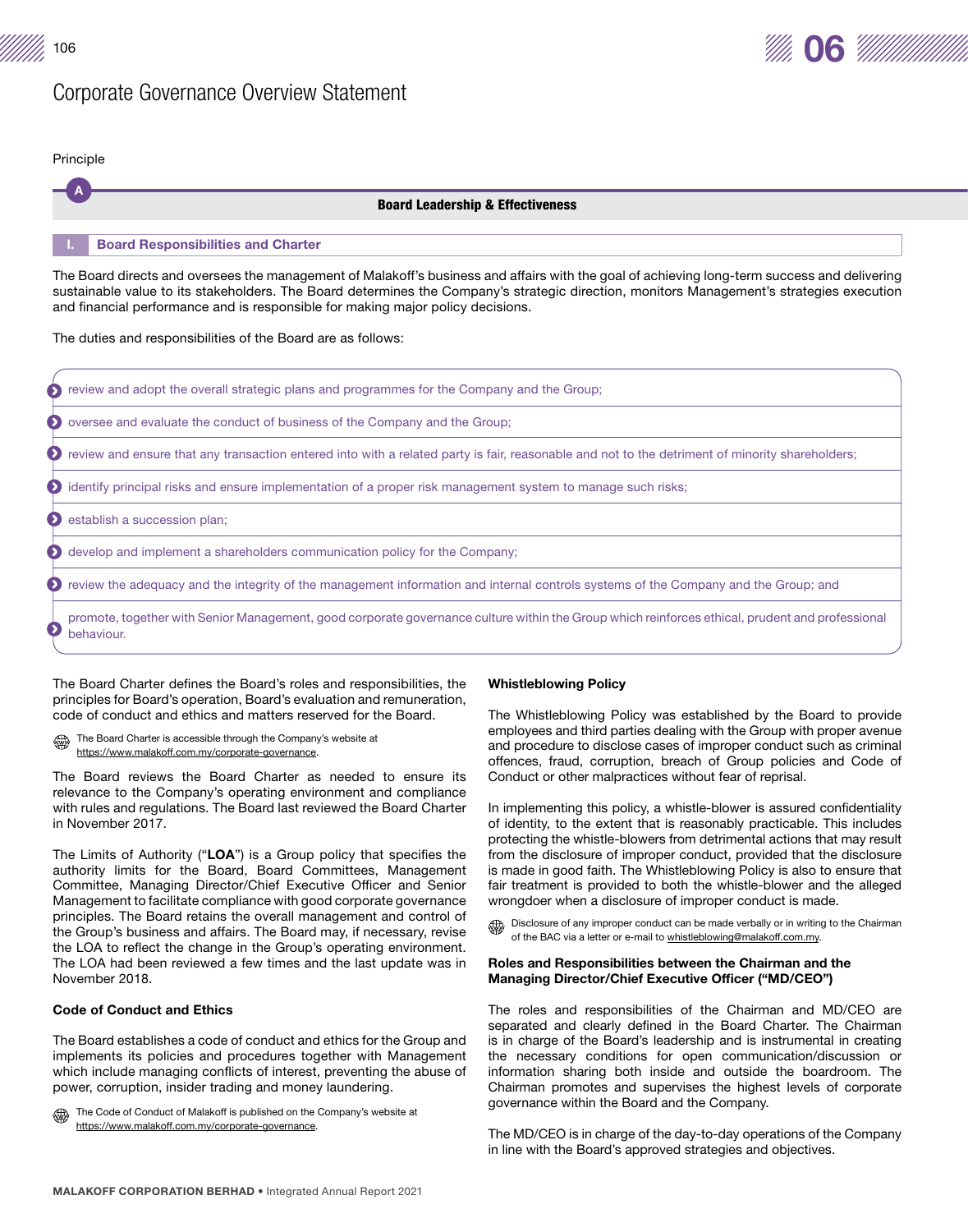#### Board Committees

OUR GOVERNANCE PRACTICES

Board Committees are formed to oversee specific tasks for which the Board is responsible, within the confines of clearly defined terms of reference ("TOR"). This ensures that Board members can spend their time efficiently, while Board Committees are given the authority to investigate specific issues.

₩ The following Board Committees have been established by the Board to date and the relevant TOR of the Board Committees are available at https://www.malakoff.com.my/corporate-governance.



divestment of businesses, companies, land and buildings, bidding for binding tenders and contracts for new power generation, water desalination and waste management services projects, and assessing the key associated risks including funding options and costs as well as the investment returns to the Company/Group.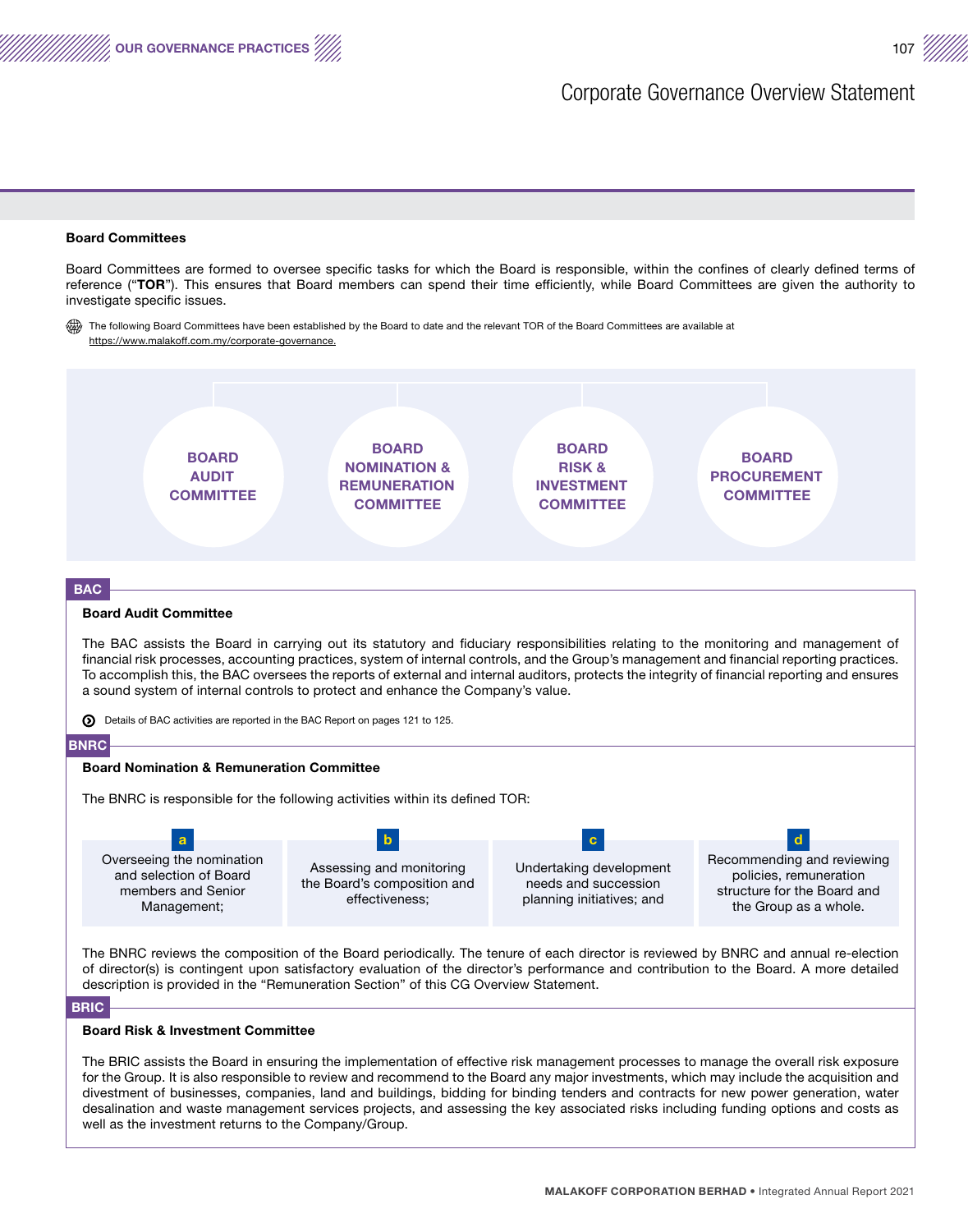A Principle

## Board Leadership & Effectiveness

#### BPC

# Board Procurement Committee

The BPC, functions within its delegated authority and TOR, assists the Board in reviewing the Group's procurement proposals and tenders to ensure that due attention is given in screening through the procurement proposals and the processes/procedures before the award of contract is recommended or approved for the Management's action.

# Company Secretaries

The Board is supported by the Company Secretaries who are competent and qualified under the Act. The Company Secretaries' advice and services are available to the Board at any time and without restriction. The Company Secretaries assist the Board in its leadership role, fiduciary duties and governance stewardship. The Company Secretaries advise the Board on corporate governance related matters, the Board's policies and procedures and ensure the Board complies with the relevant rules and regulatory requirements as well as updates issued by the relevant regulatory authorities from time to time.

# Meeting Attendance

During the financial year under review, the Board met seven times, five of which are scheduled meetings and the other two are on ad hoc basis to consider urgent matters. Details of the Board members' attendance are summarised below:

| <b>Directors</b>                                         | <b>Designation</b>                                   | <b>Total Meetings Attended</b> |
|----------------------------------------------------------|------------------------------------------------------|--------------------------------|
| Datuk Haji Hasni Harun (resigned<br>on 31 December 2021) | Independent<br>Non-Executive Chairman                | УЛЛЛЛЛЛЛЛЛЛЛЛЛЛЛЛЛ<br>6/7      |
| Anwar Syahrin Abdul Ajib                                 | Managing Director/<br><b>Chief Executive Officer</b> | 7/7                            |
| Dato' Sri Che Khalib<br>Mohamad Noh                      | Non-Independent<br>Non-Executive Director            | 7/7                            |
| Datuk Dr. Syed Muhamad<br>Syed Abdul Kadir               | Independent<br>Non-Executive Director                | 7/7                            |
| Datuk Ooi Teik Huat                                      | Non-Independent<br>Non-Executive Director            | 7/7                            |
| Datuk Idris Abdullah                                     | Independent<br>Non-Executive Director                | 7/7                            |
| Datuk Rozimi Remeli                                      | Independent<br>Non-Executive Director                | УЛЛЛЛЛЛЛЛЛЛЛЛЛЛЛЛЛЛ<br>7/7     |
| Dato' Mohd Naim Daruwish<br>(appointed on 29 April 2021) | Non-Independent<br>Non-Executive Director            | 5/5                            |

The Board is committed to meet at least four times a year after the end of each financial quarter where the unaudited quarterly results would be reviewed and approved before being released to Bursa Malaysia. Meeting dates for the whole year are scheduled in advance and the calendar for the Board and Board Committees' meetings is circulated to the Directors before the commencement of each financial year to enable the Directors to plan their schedule in advance.

Every effort is made to ensure timely circulation of notices, agenda and meeting materials to the Board to provide sufficient time for the Directors to prepare for Board meetings and to facilitate effective Board discussion. The minutes of meetings are circulated to the Board for review before the minutes of meeting are confirmed at the next Board meeting.

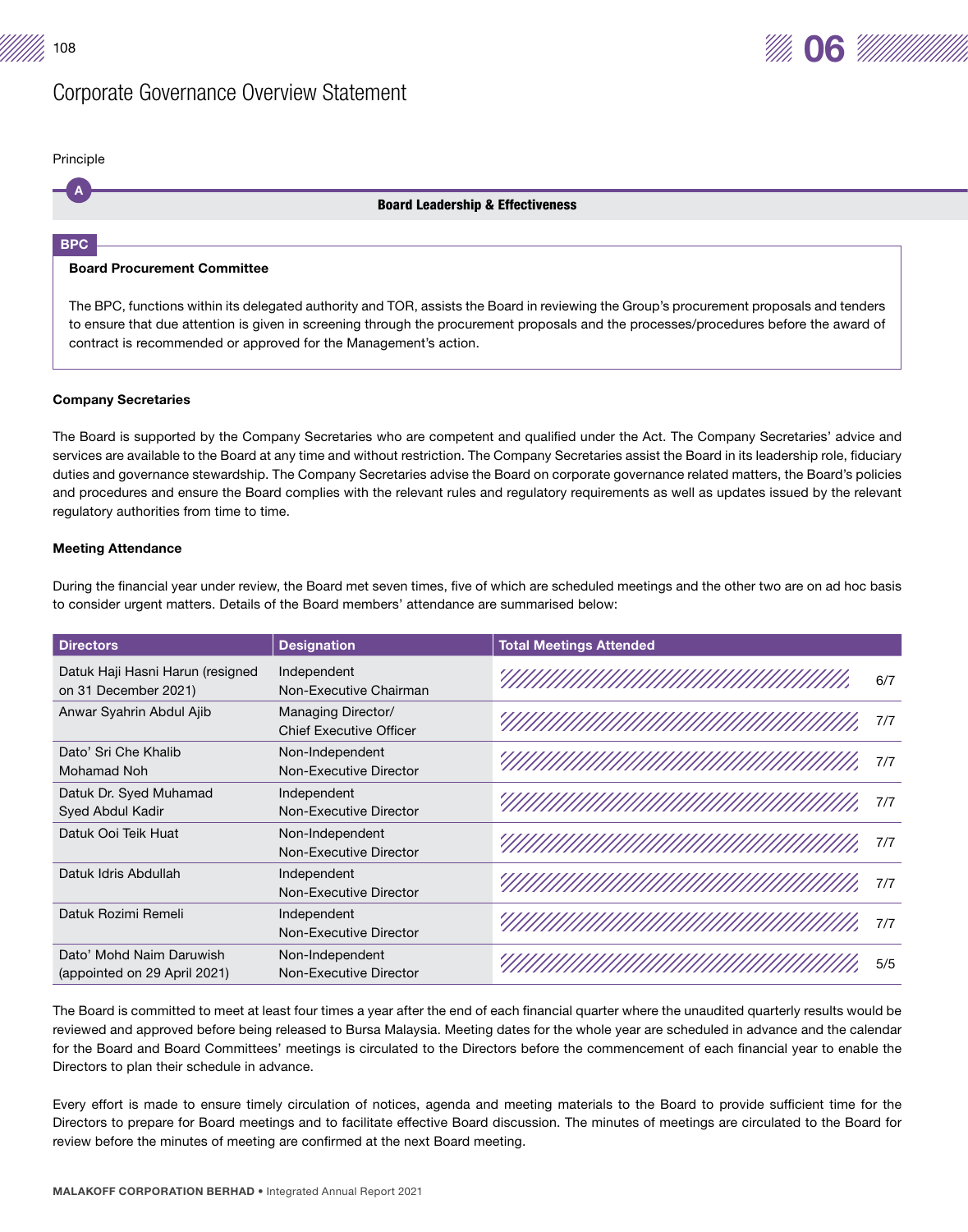

#### **Sustainability**

OUR GOVERNANCE PRACTICES /////

The Board together with the Management are responsible for the governance of sustainability in the Company including setting the Company's sustainability strategies, priorities and targets. The Board has considered sustainability matters when exercising its duties including, among others, the development and implementation of the Group's strategies, business plans, major plans of action and risk management.

Strategic management of material sustainability matters are being driven and managed on a day-to-day basis by the Senior Management.

The Board has established a plan in communicating the Group's sustainability strategies, priorities and targets as well as performance against these targets to its internal and external stakeholders.

This plan includes annual disclosures of material sustainability matters which is included in page 71 of this Integrated Annual Report.

The Board recognises the importance of sustainability and has taken action to improve its sustainability framework. At this point of time, the improvement plan for the following CG practices is being implemented:

| <b>Practice</b><br>No. | <b>MCCG Practice description</b>                                                                                                                                                                                        | <b>Malakoff Group's Actions</b>                                                                                                                                                                                                                                                                                                                                                                                  |  |  |
|------------------------|-------------------------------------------------------------------------------------------------------------------------------------------------------------------------------------------------------------------------|------------------------------------------------------------------------------------------------------------------------------------------------------------------------------------------------------------------------------------------------------------------------------------------------------------------------------------------------------------------------------------------------------------------|--|--|
| 4.3                    | The board takes appropriate action to ensure they stay abreast<br>with and understand the sustainability issues relevant to the<br>company and its business, including climate-related risks and<br>opportunities.      | To ensure the Board is equipped and ready to execute its role,<br>the Board will identify its professional development needs<br>concerning sustainability and ensure these are addressed.                                                                                                                                                                                                                        |  |  |
|                        |                                                                                                                                                                                                                         | The Board is evaluating its composition and its skills matrix<br>to strengthen board leadership and oversight of sustainability<br>issues.                                                                                                                                                                                                                                                                       |  |  |
| 4.4                    | Performance evaluations of the board and senior management<br>include a review of the performance of the board and senior<br>management in addressing the company's material sustainability<br>risks and opportunities. | Malakoff's Corporate Key Performance Indicators include key<br>ESG metrics such as emissions reduction, recycling rate, LTIFR,<br>statutory & regulatory compliance and anti-bribery awareness.<br>The Group has also established a Sustainability Framework<br>and is currently evaluating key sustainability targets as part<br>of the Company's efforts to address sustainability risks and<br>opportunities. |  |  |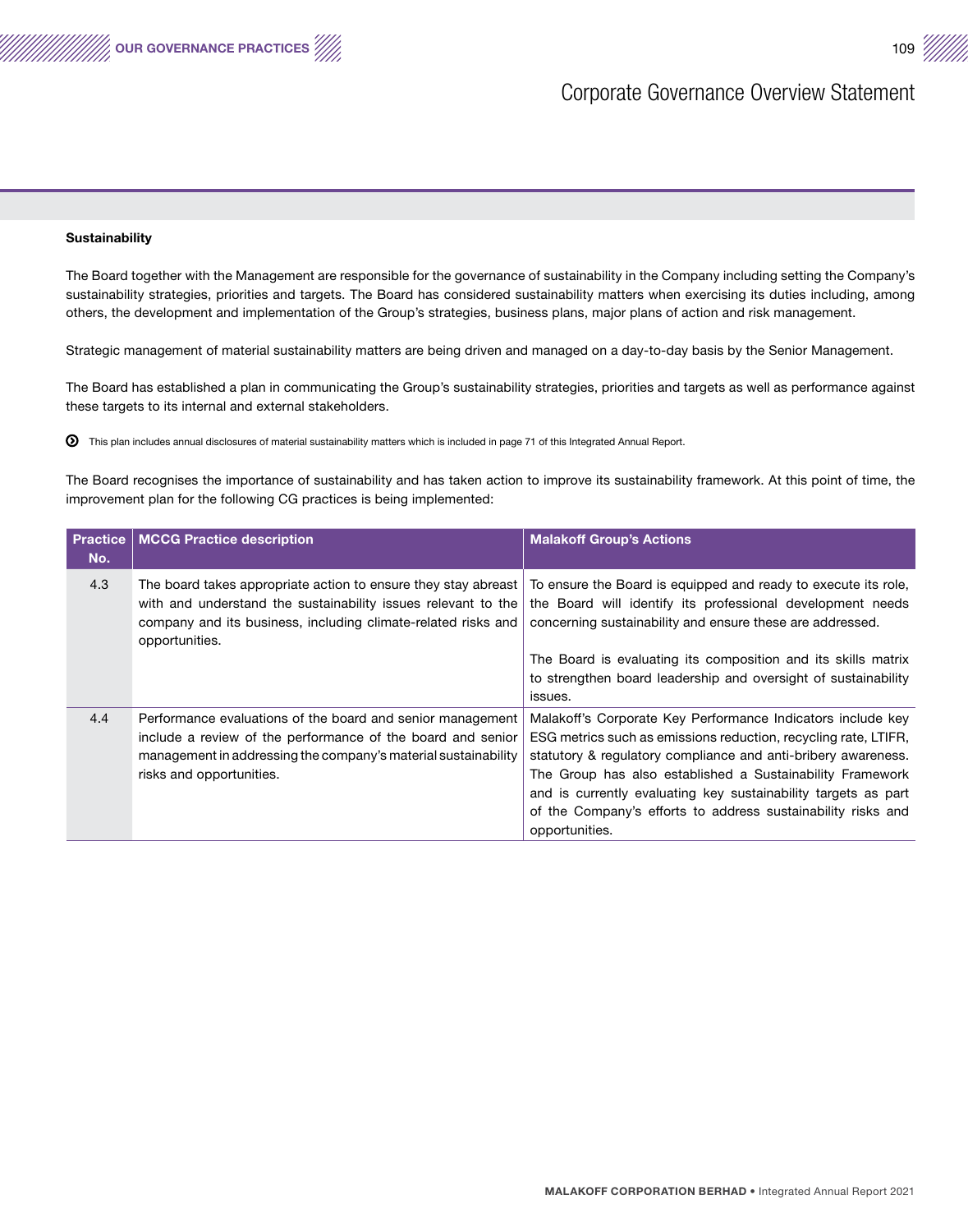

Principle

|           | <b>Board Leadership &amp; Effectiveness</b> |
|-----------|---------------------------------------------|
| - II. - I | <b>Board Composition</b>                    |
|           |                                             |

# Independent Non-Executive Directors

The Board currently comprises eight directors with seven non-executive directors ("NED") and an executive director who is the MD/CEO of the Company. Four out of the seven NEDs are independent non-executive directors ("INED") and the remaining three are non-independent non-executive directors ("NINED"). The Board composition includes people from various backgrounds, academic qualifications, experience, knowledge and skills. This enables the Board as a whole to draw on a diverse but balanced group of individuals to provide insights, perspectives and independent judgement in order to lead and steer the Group's business.

The INEDs made up 50% of the Board composition meeting the MMLR of Bursa Malaysia.

A summary of Board composition by category, age and gender as at 11 March 2022 is provided below:



Summary of race/ethnicity of the Board including Senior Management of the Company is also provided below together with the Senior Management's gender and age statistic:

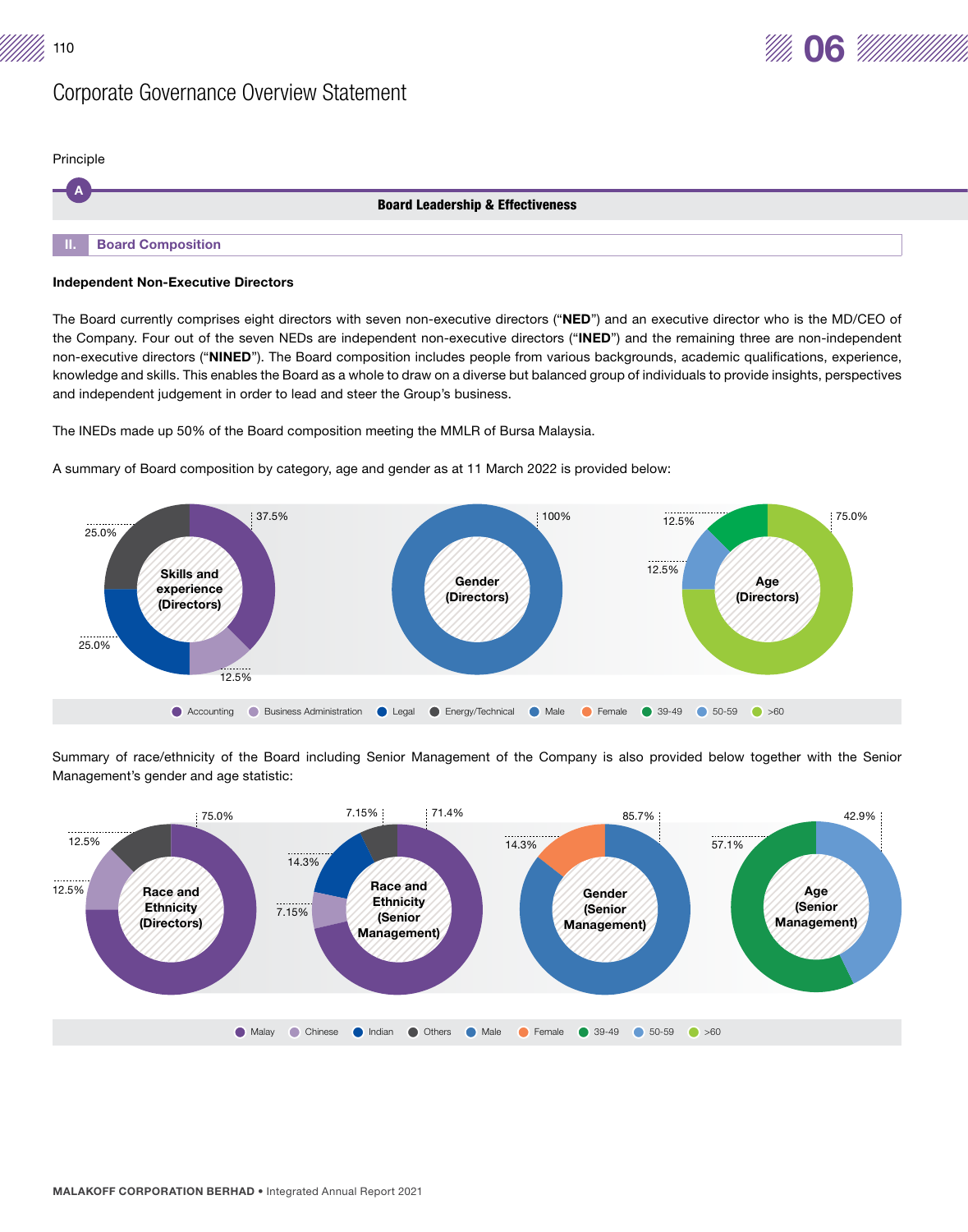# Tenure of Independent Directors ("ID")

OUR GOVERNANCE PRACTICES

The Board meets the MCCG's recommendation that an ID's tenure does not exceed a cumulative term of nine (9) years since the listing of Malakoff in May 2015. Shareholders' approval is required to retain an ID who exceeds nine (9) years' service as ID on the Board. Otherwise, such director may continue to serve on the Board as a non-independent director.

| Name of Independent Directors                         | Years of Service (Approximate) |              |  |  |  |
|-------------------------------------------------------|--------------------------------|--------------|--|--|--|
| Datuk Haji Hasni Harun (resigned on 31 December 2021) | ЧИШШШШШШ                       | $\mathbf{b}$ |  |  |  |
| Datuk Dr. Syed Muhamad Syed Abdul Kadir               | ЧШШШШШШШШ                      |              |  |  |  |
| Datuk Idris Abdullah                                  | ЧШШШШШШШШ                      |              |  |  |  |
| Datuk Rozimi Remeli                                   | ЧШШШШШШШ                       |              |  |  |  |

*\* The new Independent Non-Executive Chairman, Tan Sri Datuk Dr. Ir. Ahmad Tajuddin Ali, was appointed on 1 January 2022.*

# Boardroom Diversity

Malakoff recognises that having a board comprising members from various background, experience, age, gender and race would provide a compelling competitive advantage. These divergences allow for difference in opinion and perspectives and offer all options to be deliberated before decisions are made. These distinctions are considered when deciding on the Board composition.

The criteria, process and requirements to be followed by the BNRC and the Board in carrying out their responsibilities in terms of nomination, assessment and re-election of Director(s) are outlined in the TOR of BNRC. In addition, the Company adopted a Board Diversity Policy which outlines the approach to diversity on the Board including gender, age and ethnic diversity.

The Board discloses in its Board Charter on gender diversity for the Board and gender diversity for Senior Management in this Integrated Annual Report.

Read about our Board Diversity Policy at https://www.malakoff.com.my/corporate-governance.

# Appointment and Re-appointment of Directors

Appointment of directors and senior management are based on objective criteria, merit and with due regard for diversity in skills, experience, age, cultural background and gender. Directors appointed should be able to devote the required time to serve the Board effectively. The Board should consider the existing Board positions held by a director, including on boards of non-listed companies. Any appointment that may cast doubt on the integrity and governance of the Company should be avoided.

In identifying candidates for appointment of directors, the Board does not solely rely on recommendations from existing directors, management or major shareholders. The Board utilises independent sources to identify suitably qualified candidates. If the selection of candidates was based on recommendations made by existing directors, management or major shareholders, the BNRC would assess and provide an explanation on why these source(s) are sufficient and other sources were not considered.

The Board ensure shareholders have the information they require to make an informed decision on the appointment and re-appointment of director(s). This includes details of any interest, position or relationship that might influence or reasonably be perceived to influence, in a material respect of their capacity to bring an independent judgement to bear on issues before the Board, and to act in the best interests of the Company as a whole. A description on the general meetings is provided in "communication to shareholder" section.

MALAKOFF CORPORATION BERHAD • Integrated Annual Report 2021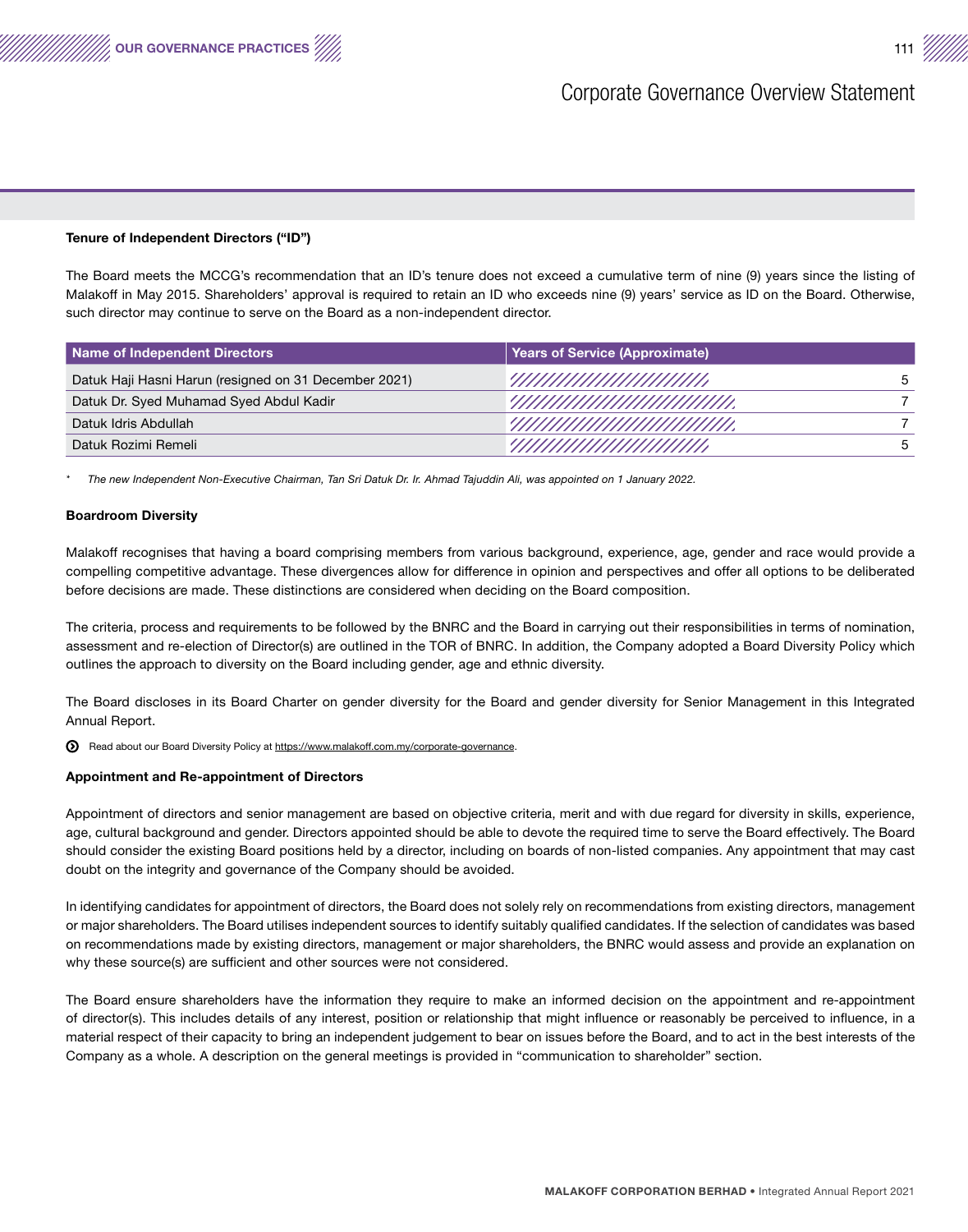



A Principle

## Board Leadership & Effectiveness

# Annual Evaluation

The Board conducts an evaluation on the effectiveness of the Board, Board Committees and each individual director annually. For the financial year under review, the Board and Directors' Peers Evaluation was conducted internally with the facilitation of Company Secretary through questionnaires.

# The Board evaluation focuses on the following five key parameters:



Overall, the evaluation results for the financial year under review demonstrated that the Board met the performance criteria required for an effective and committed Board.

# Directors' Training

The Board recognises the importance of continuous training for Directors and encourages all Directors to attend appropriate programmes, courses and seminars to stay abreast on the relevant business development and industry outlook. This is done to ensure Directors are equipped with the necessary skills and knowledge to perform their duties and responsibilities. In addition, the Company organises an induction programme and orientation for new Directors.

During the financial year under review, all Directors attended at least one training/seminar/workshop as follows:

| <b>Name</b>                                              | <b>Trainings</b>                                                                                                                                                                                                                                                                                                                                                                                                                                                                                                                                                                                                                                                                                                                                                                                                                                                                                                                                                                                                                                                                                                                                                                                                                                                                                                                                                                                                                                 |
|----------------------------------------------------------|--------------------------------------------------------------------------------------------------------------------------------------------------------------------------------------------------------------------------------------------------------------------------------------------------------------------------------------------------------------------------------------------------------------------------------------------------------------------------------------------------------------------------------------------------------------------------------------------------------------------------------------------------------------------------------------------------------------------------------------------------------------------------------------------------------------------------------------------------------------------------------------------------------------------------------------------------------------------------------------------------------------------------------------------------------------------------------------------------------------------------------------------------------------------------------------------------------------------------------------------------------------------------------------------------------------------------------------------------------------------------------------------------------------------------------------------------|
| Datuk Haji Hasni Harun<br>(resigned on 31 December 2021) | Malaysian Code on Corporate Governance 2021<br>Τ.<br>Talk Invitation: The Convergence of ESG & Shariah<br>ii.<br>MIA Conference 2021 - "Navigating a Sustainable Future with Agility and Resilience"<br>iii.                                                                                                                                                                                                                                                                                                                                                                                                                                                                                                                                                                                                                                                                                                                                                                                                                                                                                                                                                                                                                                                                                                                                                                                                                                     |
| Anwar Syahrin Abdul Ajib                                 | Malaysian Code on Corporate Governance 2021<br>ъ.<br>Strategy in the Age of Digital Disruption<br>ii.                                                                                                                                                                                                                                                                                                                                                                                                                                                                                                                                                                                                                                                                                                                                                                                                                                                                                                                                                                                                                                                                                                                                                                                                                                                                                                                                            |
| Dato' Sri Che Khalib<br>Mohamad Noh                      | The Malaysian Code on Corporate Governance – Updated 28 April 2021 "What's New and Their<br>Ъ.<br>Implications to Listed Company, Its Directors and Management"<br>Briefing Session on the International Professional Practices Framework<br>ii.<br>Pelancaran Kerangka Pelan Transformasi Industri Mineral Negara 2021-2030<br>iii.<br>Sesi Libat Urus Bersama YB Menteri di Jabatan Perdana Menteri (Ekonomi) - Kedudukan dan<br>iv.<br>isu-isu Ekonomi Semasa, Implikasi Pelaksanaan Perintah Kawalan Pergerakan terhadap Sektor<br>Ekonomi serta Cabaran dalam Meningkatkan Pertumbuhan Ekonomi<br>Sesi Libat Urus Bersama Pemain Industri Sektor Penerbangan<br>V.<br>Sesi Libat Urus Majlis Tindakan Ekonomi Negara Bersama Pemain Industri Sektor Penerbangan<br>vi.<br>vii. BMMB Structures Shariah Training: Regulatory Frameworks and Legal Issues for Islamic Financing<br>& Legal Documentation<br>viii. Iskandar Malaysia CEO Roundtable Virtual Series 2021: "Beyond the Pandemic Rising: Rising the<br>Next Economic Wave" – The Rising Expectations of Economic Change<br>EPU Webinar on "Infrastructure Development to Boost Economic Growth Post Covid-19"<br>ix.<br>Sesi Libat Urus Bersama Sektor Swasta mengenai Kerjasama Awam Swasta PPP 3.0<br>х.<br>BMMB Business Continuity Management (BCM) Awareness Training<br>xi.<br>xii. EAC Dialogue: Advancing Sustainability: Preparing the Economy for the Climate Challenge |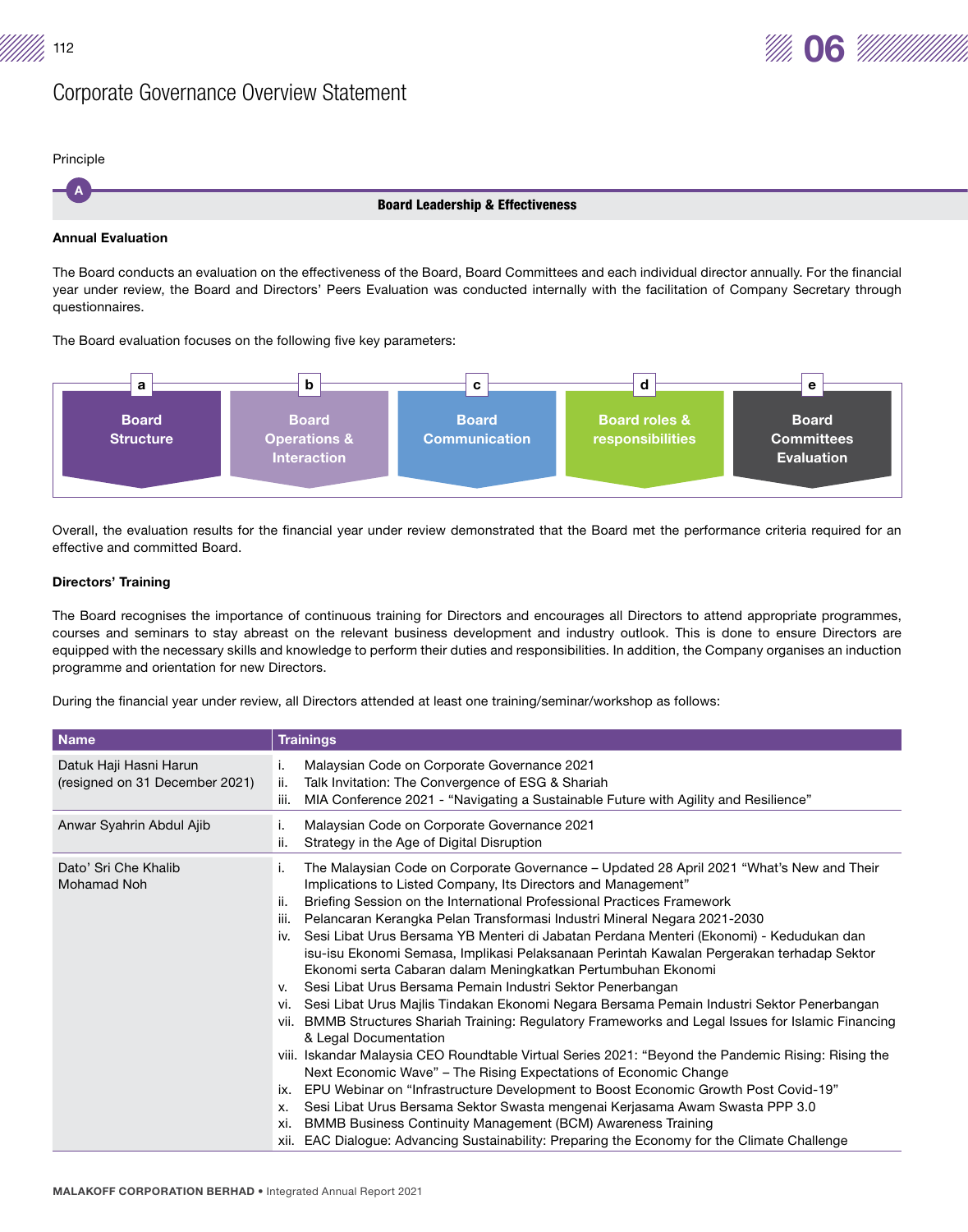| <b>Name</b>                                | <b>Trainings</b>                                                                                                                                                                                                                                                                                                                                                                                                                                                                                                                                                                                                                                                                                                                                                                                                                                                                                                                                                                                                                                                                                                                                                                                                                                                                                                                                                                                                                               |
|--------------------------------------------|------------------------------------------------------------------------------------------------------------------------------------------------------------------------------------------------------------------------------------------------------------------------------------------------------------------------------------------------------------------------------------------------------------------------------------------------------------------------------------------------------------------------------------------------------------------------------------------------------------------------------------------------------------------------------------------------------------------------------------------------------------------------------------------------------------------------------------------------------------------------------------------------------------------------------------------------------------------------------------------------------------------------------------------------------------------------------------------------------------------------------------------------------------------------------------------------------------------------------------------------------------------------------------------------------------------------------------------------------------------------------------------------------------------------------------------------|
| Datuk Dr. Syed Muhamad<br>Syed Abdul Kadir | Enterprise Risk Management<br>i.<br>The Malaysian Code on Corporate Governance – Updated 28 April 2021 "What's New and Their<br>ii.<br>Implications to Listed Company, Its Directors and Management"<br>iii. Fraud Risk Management Workshop 2021<br>iv. Cyber Drill Exercise<br>BNM Engagement Session with CEOs/Chairman of Insurance Companies/Takaful Operators and<br>v.<br>Insurance/Takaful Associations<br>vi. BNM-FIDE Forum -MASB Dialogue on MFRS 17 Insurance Contracts: What Every Director Must<br>Know<br>vii. Asia Pacific Board Leadership Centre Webinar on Board and Audit Committee Priorities 2021<br>viii. FIDE Forum Interview Session<br>ix. Briefing Session with EXIM Bank BOD on Multi Factor Authentication ("MFA") & Credit Risk<br>Management System ("CRMS")<br>Invitation as a Penalist - Corporate Board Leadership Symposium 2021 on Board Assessment -<br>х.<br>Advantage of Internal vs External Facilitation<br>xi. Meeting between BNM, Assistant Governor with CEOs and Chairmans of DFIs on Socialisation of<br>Policy Document on Corporate Strategic Plan<br>xii. Training for all Board of Directors of MARA Corporation Group of Companies on Understanding of<br>Corporate Liability Provision and Adequate Procedure<br>xiii. KPMG Webinar on Transfer Pricing War Stories<br>xiv. FIDE Forum – The Board's Role & Responsibilities in Crisis Communication<br>xv. Khazanah Megatrends Forum 2021 |
| Datuk Ooi Teik Huat                        | Enterprise Risk Management<br>i.<br>Navigating Perform Transform: View from the Top<br>ii.<br>iii. Future of Automotive and implications to DRB-HICOM<br>iv. Bank Muamalat Malaysia Berhad – Islamic Banking Seminar<br>Ask An Expert Webinar - Board Composition & Dynamics<br>v.<br>Trends and Considerations for Compensation Matters<br>vi.<br>vii. The Malaysian Code on Corporate Governance – Updated 28 April 2021 "What's New and Their<br>Implications to Listed Company, Its Directors and Management"<br>viii. Lecture Series on State of the World Post-Covid Economic Brief: Digital disruption in the Banking<br>Sector; and Transformation, Evolution and Innovation in the Automotive Sector<br>ix. Anti-Bribery & Anti-Corruption: Understanding S17A of the Corporate Liability & Establishing<br><b>Adequate Procedures</b>                                                                                                                                                                                                                                                                                                                                                                                                                                                                                                                                                                                                |
| Datuk Idris Abdullah                       | Enterprise Risk Management<br>i.<br>ii.<br>Malaysian Code on Corporate Governance 2021<br>iii. A Boardroom Simulation Live! Corporate Strategy Beyond the Crisis<br>iv. Cybersecurity Oversight in the Boardroom<br>Navigating Perform Transform: View from the Top<br>v.<br>vi. Cloud Computing Basics (Cloud 101)<br>vii. Future of Automotive and Implications to DRB-HICOM<br>viii. Bank Muamalat Malaysia Berhad – Islamic Banking seminar<br>ix. Ask An Expert Webinar – Board Composition & Dynamics<br>Trends and Consideration for Compensation Matters<br>х.                                                                                                                                                                                                                                                                                                                                                                                                                                                                                                                                                                                                                                                                                                                                                                                                                                                                         |

We our GOVERNANCE PRACTICES  $\lll$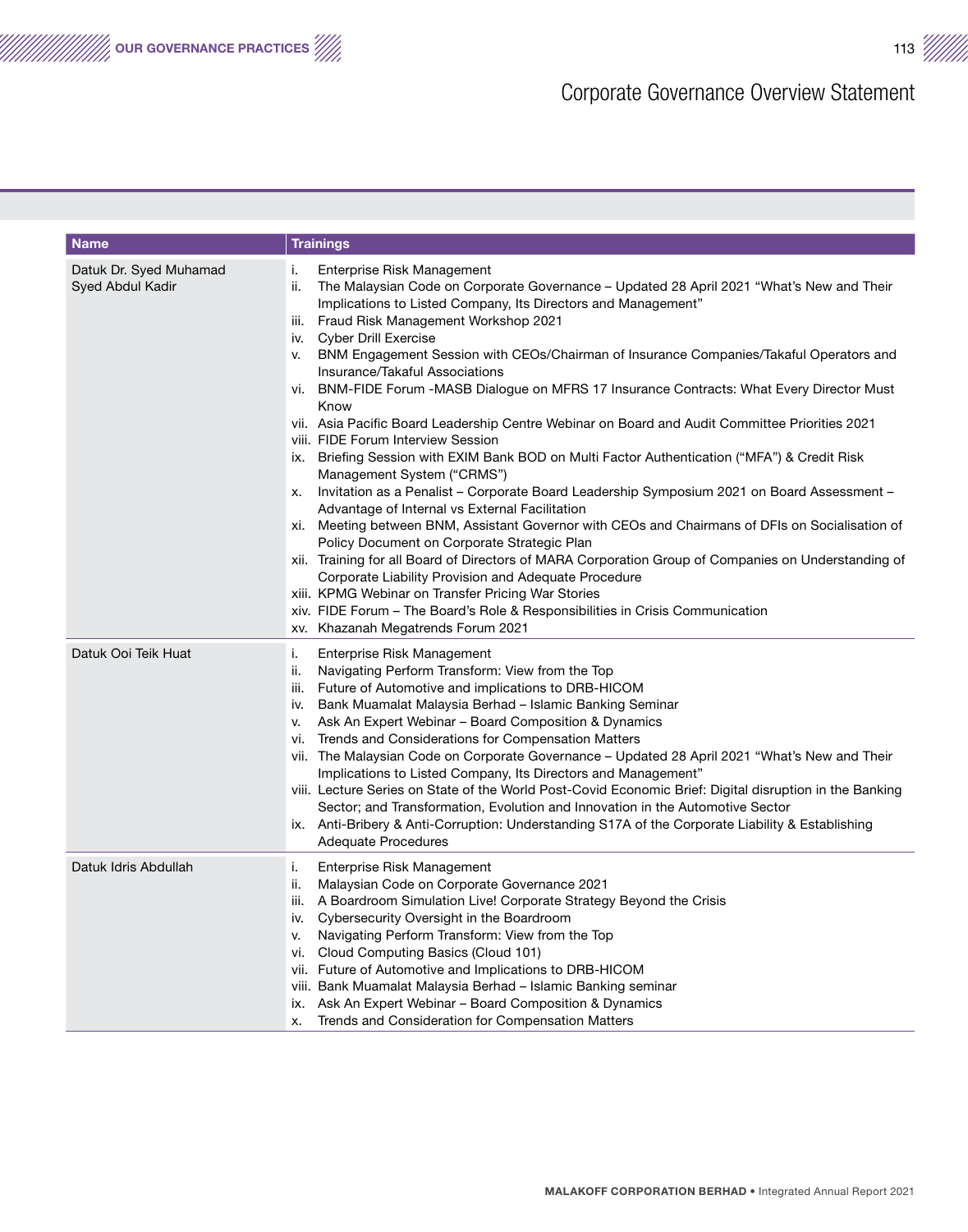

#### Principle

|                          | <b>Board Leadership &amp; Effectiveness</b>                                                                                                                                                                                                                                                                                                                                                                                                                                                                                                                                  |
|--------------------------|------------------------------------------------------------------------------------------------------------------------------------------------------------------------------------------------------------------------------------------------------------------------------------------------------------------------------------------------------------------------------------------------------------------------------------------------------------------------------------------------------------------------------------------------------------------------------|
|                          |                                                                                                                                                                                                                                                                                                                                                                                                                                                                                                                                                                              |
| <b>Name</b>              | <b>Trainings</b>                                                                                                                                                                                                                                                                                                                                                                                                                                                                                                                                                             |
| Datuk Rozimi Remeli      | How to be an Effective Director in the Disruptive World<br>ι.<br>ii.<br>FCD Module D: Financial Essentials for Directors<br>Corporate Restructuring & Turnaround for Company Directors<br>ш.<br>Audit Committee Conference 2021<br>iv.<br>Enterprise Risk Management<br>v.<br>The Malaysian Code on Corporate Governance – Updated 28 April 2021 "What's New and Their<br>vi.<br>Implications to Listed Company, Its Directors and Management"<br>Talk Invitation: The Convergence of ESG & Shariah<br>vii.<br>viii. Audit Oversight Board Conversation with Audit Committee |
| Dato' Mohd Naim Daruwish | Fraud Risk Management Workshop 2021<br>Integrity: A Fundamental Value for Future Organiser<br>н.<br>Winning the B2B Digital Domain – Knowledge Sharing Session Organiser<br>iii.<br>Next Generation Reinvention of Telecom Operators<br>iv.<br>Propelling B2B Digital Services Growth Organiser/ Consultant<br>٧.<br>Organic & Inorganic Transformation<br>vı.                                                                                                                                                                                                               |

The newly appointed Independent Non-Executive Chairman of the Company has also attended at least one training programme in 2021.

# **III.** Board Remuneration

As the Company grows, we believe in paying our Directors appropriately by aligning remuneration and performance with the key strategic drivers for long-term growth. Our remuneration package for Directors aims to attract, retain, and motivate capable directors to successfully manage the Group. The remuneration has been designed to align with industry practices, taking into account the appropriate calibre of each Director whilst upholding of shareholders' interests.

The Board remuneration will be reviewed by the BNRC before proposing to the Board for consideration. The BNRC is made up of the following NEDs:

| Name of Directors                                   | <b>Designation</b>                     |
|-----------------------------------------------------|----------------------------------------|
| Datuk Haji Hasni Harun (ceased on 31 December 2021) | Independent Non-Executive Chairman     |
| Dato' Sri Che Khalib Mohamad Noh                    | Non-Independent Non-Executive Director |
| Datuk Dr. Syed Muhamad Syed Abdul Kadir             | Independent Non-Executive Director     |
| Datuk Idris Abdullah                                | Independent Non-Executive Director     |

# Remuneration Policy

The Board has remuneration policies and procedures to determine the remuneration of directors and senior management, considering the demands, complexities and performance of the Company as well as skills and experience required. The policies ensure remuneration level is sufficient to attract, retain and motivate high calibre individuals with the required qualification, skills, talent and experience in the Board and Board Committees.

The remuneration policies and practices appropriately reflect the different roles and responsibilities of NEDs, executive directors and Senior Management. These policies and procedures are periodically reviewed by the BNRC.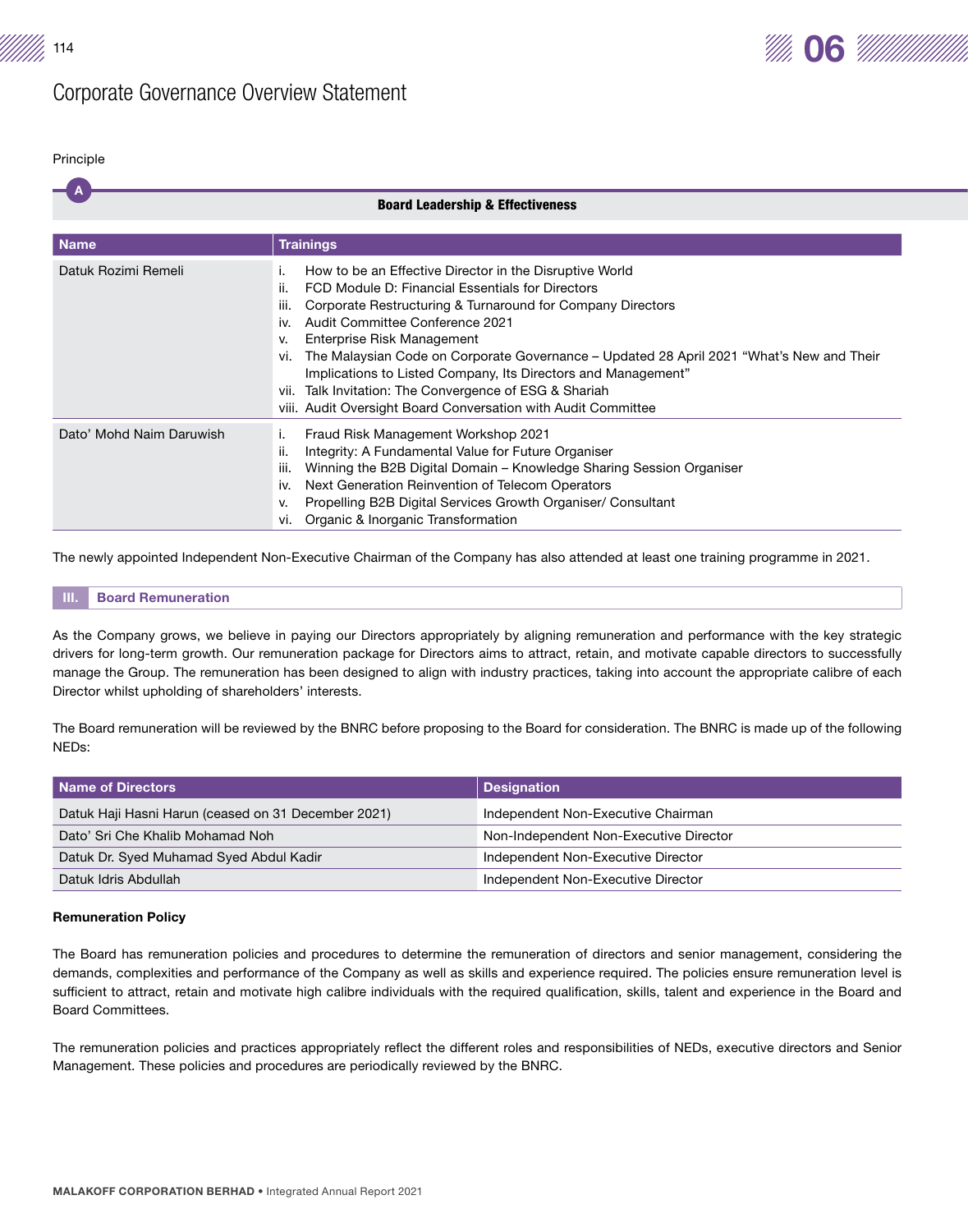The remuneration recommendation to the Board for the Company's Directors and Senior Management shall be based on the following considerations:

OUR GOVERNANCE PRACTICES 115



# Directors' Remuneration

the remuneration for these positions.

a b c contract to b c contract the contract of  $\mathbf{b}$ Remuneration of the Executive Director(s) and Chief Executive Officer ("CEO") The remuneration package for the executive director and CEO is structured in such a way that it links rewards to both corporate and individual performance. The BNRC is responsible to review and recommend Remuneration Policy and Framework as well as the remuneration package for the Managing Director or CEO to the Board. The Board has overall responsibility to approve Remuneration of the NED The remuneration package for NEDs reflects the individual's merits, valuable contribution and level of responsibilities. The fees payable to NEDs are reviewed and determined by the Board with the recommendation of the BNRC. Individual director(s) who have shareholding in the Company will abstain from voting on his/her own fees at the general meetings. Remuneration of the Group's Senior Management (excluding CEO) The Company's remuneration policy takes into account the various levels of Senior Management based on job grade structure, roles and responsibilities and levels of accountability. This ensures that remuneration packages are just and fair. All bonuses are determined by the Board on the recommendation of the BNRC after reviewing the individual performance appraisals and achievements.

The details of the aggregate remuneration received by the MD/CEO and NEDs for the financial year ended 31 December 2021 are set out in the table below:

| <b>MD/CEO (Executive Director)</b> |                |                           |                                    |                                    |              |             |                 |                |                     |
|------------------------------------|----------------|---------------------------|------------------------------------|------------------------------------|--------------|-------------|-----------------|----------------|---------------------|
|                                    |                |                           | <b>Board Committee/ Subsidiary</b> | <b>Meeting Allowances of Board</b> |              |             | <b>Monetary</b> |                |                     |
|                                    | Salary and     | <b>Monthly Allowances</b> |                                    | and Board Committees               |              | Other       | Value of        | <b>Total</b>   |                     |
|                                    | <b>Defined</b> | (RM)                      |                                    | (RM)                               |              | Allowances/ | Benefits-in-    |                | (RM)                |
|                                    | Contribution*  |                           |                                    |                                    |              | Emoluments* | Kind ("BIK")*   |                |                     |
| Name of Director                   | (RM)           | <b>Company</b>            | <b>Subsidiaries</b>                | Company                            | Subsidiaries | (RM)        | (RM)            | <b>Company</b> | <b>Subsidiaries</b> |
| Anwar Syahrin Abdul Ajib           | 1.518.000.00   | -                         | ٠                                  |                                    | 17.000.00**  | 65,000,00   | 25.436.48       | 1.608.436.48   | 17,000.00           |
| Sub-total for ED                   | 1.518.000.00   | $\overline{\phantom{a}}$  | ۰                                  | $\overline{\phantom{0}}$           | 17.000.00    | 65,000,00   | 25.436.48       | 1.608.436.48   | 17,000.00           |

*\* Salaries, other emoluments and allowances are paid to the MD/CEO as per his employment remuneration package.*

*\*\* Meeting allowances for Board meetings payable by the subsidiaries of Malakoff, Malaysian Shoaiba Consortium Sdn Bhd ("MSCSB") and Alam Flora Sdn Bhd ("AFSB") are shared on an equal basis between Malakoff and the MD/CEO.*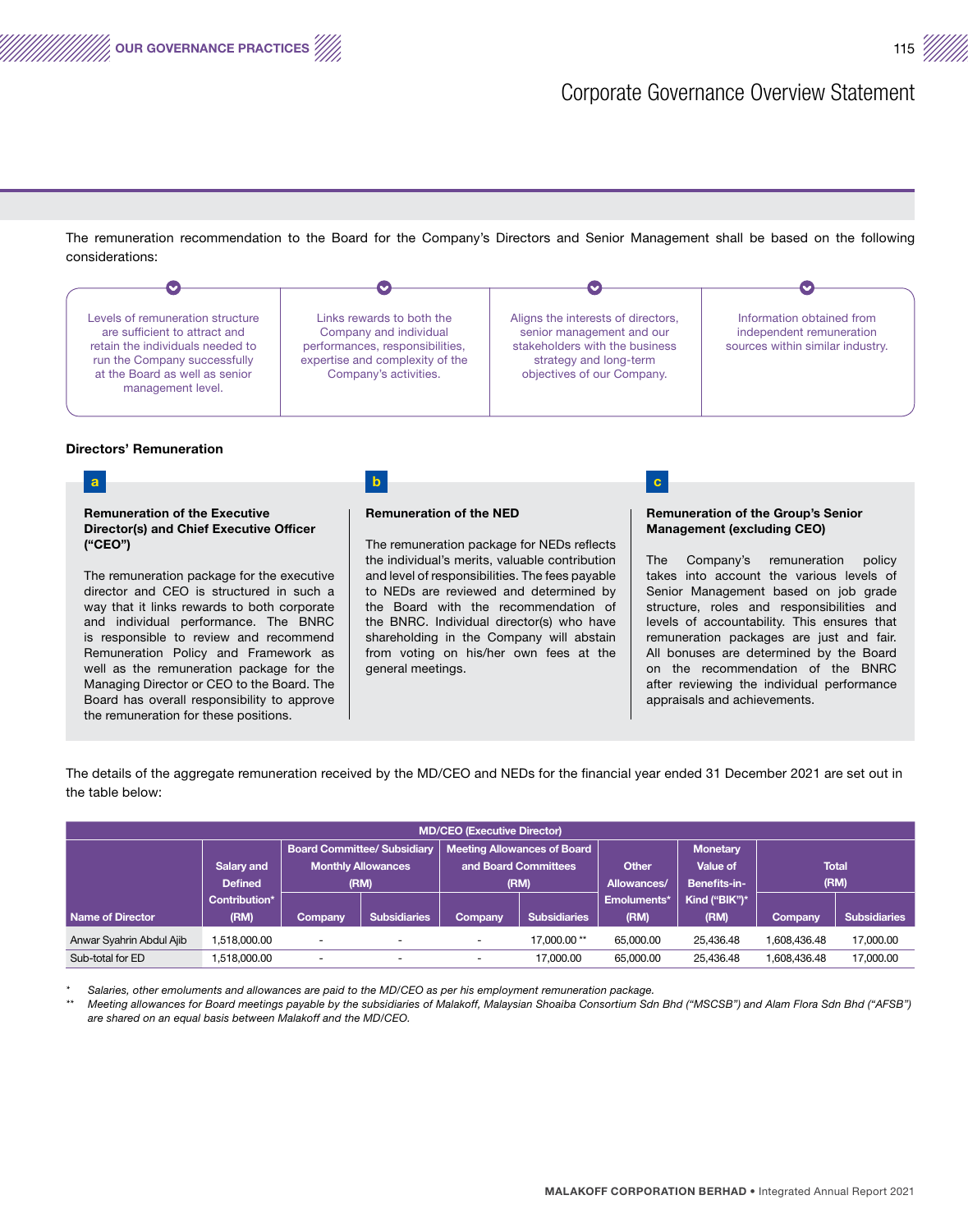

# A Principle

|  |  | <b>Board Leadership &amp; Effectiveness</b> |
|--|--|---------------------------------------------|
|  |  |                                             |

|                                                   | <b>NED</b>             |                                                                         |                          |                                   |                          |                                               |                                        |                      |                          |
|---------------------------------------------------|------------------------|-------------------------------------------------------------------------|--------------------------|-----------------------------------|--------------------------|-----------------------------------------------|----------------------------------------|----------------------|--------------------------|
|                                                   | Directors'<br>fees     | <b>Board Committee/ Subsidiary</b><br><b>Monthly Allowances</b><br>(RM) |                          | <b>Meeting Allowances</b><br>(RM) |                          | <b>Other</b><br><b>Allowances<sup>a</sup></b> | <b>Monetary</b><br><b>Value of BIK</b> | <b>Total</b><br>(RM) |                          |
| <b>Directors</b>                                  | (RM)                   | Company                                                                 | <b>Subsidiaries</b>      | Company                           | <b>Subsidiaries</b>      | (RM)                                          | (RM)                                   | <b>Company</b>       | <b>Subsidiaries</b>      |
| Dato' Sri Che Khalib<br>Mohamad Noh <sup>b</sup>  | 108,000.00             | 24,000.00                                                               | 60.000.00°               | 33,000.00                         | $2,000.00^{\circ}$       | 25,000.00                                     | ٠                                      | 190,000.00           | 62,000.00                |
| Datuk Dr. Syed Muhamad<br><b>Syed Abdul Kadir</b> | 108,000.00             | 96,000.00                                                               | ٠                        | 51,500.00                         | $\overline{\phantom{0}}$ | 5,000.00                                      | ٠                                      | 260,500.00           |                          |
| Datuk Idris Abdullah                              | 108,000.00             | 90,000.00                                                               | 60,000.00°               | 53,500.00                         | $3,500.00$ <sup>c</sup>  | 5,000.00                                      |                                        | 256,500.00           | 63,500.00                |
| Datuk Ooi Teik Huat                               | 108,000.00             | 30,000.00                                                               | $\overline{\phantom{0}}$ | 47,500.00                         |                          | 10,000.00 <sup>d</sup>                        | ٠                                      | 195,500.00           |                          |
| Datuk Rozimi Remeli                               | 108,000.00             | 54,000.00                                                               | $\overline{\phantom{a}}$ | 60,500.00                         | ٠                        | ٠                                             | ٠                                      | 222,500.00           | $\overline{\phantom{0}}$ |
| Dato' Mohd Naim Daruwish                          | 72,600.00 <sup>e</sup> | 11,290.32 <sup>e</sup>                                                  |                          | 25,500.00                         |                          | 6,446.00                                      | $\overline{\phantom{a}}$               | 115,836.32           |                          |
|                                                   |                        |                                                                         |                          | <b>Resigned during FY2021</b>     |                          |                                               |                                        |                      |                          |
| Datuk Haji Hasni Harun                            | 360.000.00             | 36,000,00                                                               | $\overline{\phantom{a}}$ | 30,500.00                         | 15,000.00 <sup>f</sup>   | 25,000,00                                     | 41,032.789                             | 492,532.78           | 15,000.00                |
| Cindy Tan Ler Chin                                | 35,400.00h             | 7,866.66h                                                               |                          | 9,500.00                          | ۰                        | $\overline{\phantom{a}}$                      | $\overline{\phantom{a}}$               | 52,766.66            |                          |
| Sub-total for NED                                 | 1.008.000.00           | 349.156.98                                                              | 120.000.00               | 311,500.00                        | 20,500.00                | 76.446.00                                     | 41,032.78                              | 1,786,135.76         | 140.500.00               |

#### *Notes:*

*a. Other allowances paid by Malakoff to the NEDs comprising annual leave passage and annual supplemental fees.* 

*b. Directors' remuneration is shared on an equal basis between MMC Corporation Berhad ("MMC") and the NED who is nominated by MMC.*

*c. Monthly allowances and meeting allowances payable by the subsidiary of Malakoff, AFSB.*

*d. Annual leave passage & supplemental fees claimed for year 2020 and 2021.*

*e. Directors' fees and Board Committee allowances are shared on an equal basis between Employees Provident Fund Board ("EPF") and the NED who is nominated by EPF. With effect from 1 October 2021, the nominee received 100% of the Directors' fees and Board Committee allowances.*

*f. Meeting allowances for Board meetings payable by the subsidiary of Malakoff, MSCSB.*

*g. Benefits-in-kind paid to the Chairman of Malakoff comprising company car and reimbursement of petrol.* 

*h. Directors' fees and Board Committee allowances are shared on an equal basis between EPF and the NED who is nominated by EPF.*

| Total (ED & NEDs)     | 2.526,000.00 | 349.156.98 | 120,000,00 | 311.500.00 | 37,500,00 | 141.446.00 | 66,469.26 | 3.394.572.24 | 157,500,00 |
|-----------------------|--------------|------------|------------|------------|-----------|------------|-----------|--------------|------------|
| Total remuneration at | 2.526.000.00 |            | 469.156.98 | 349.000.00 |           | 141.446.00 | 66.469.26 | 3.552.072.24 |            |
| Group level           |              |            |            |            |           |            |           |              |            |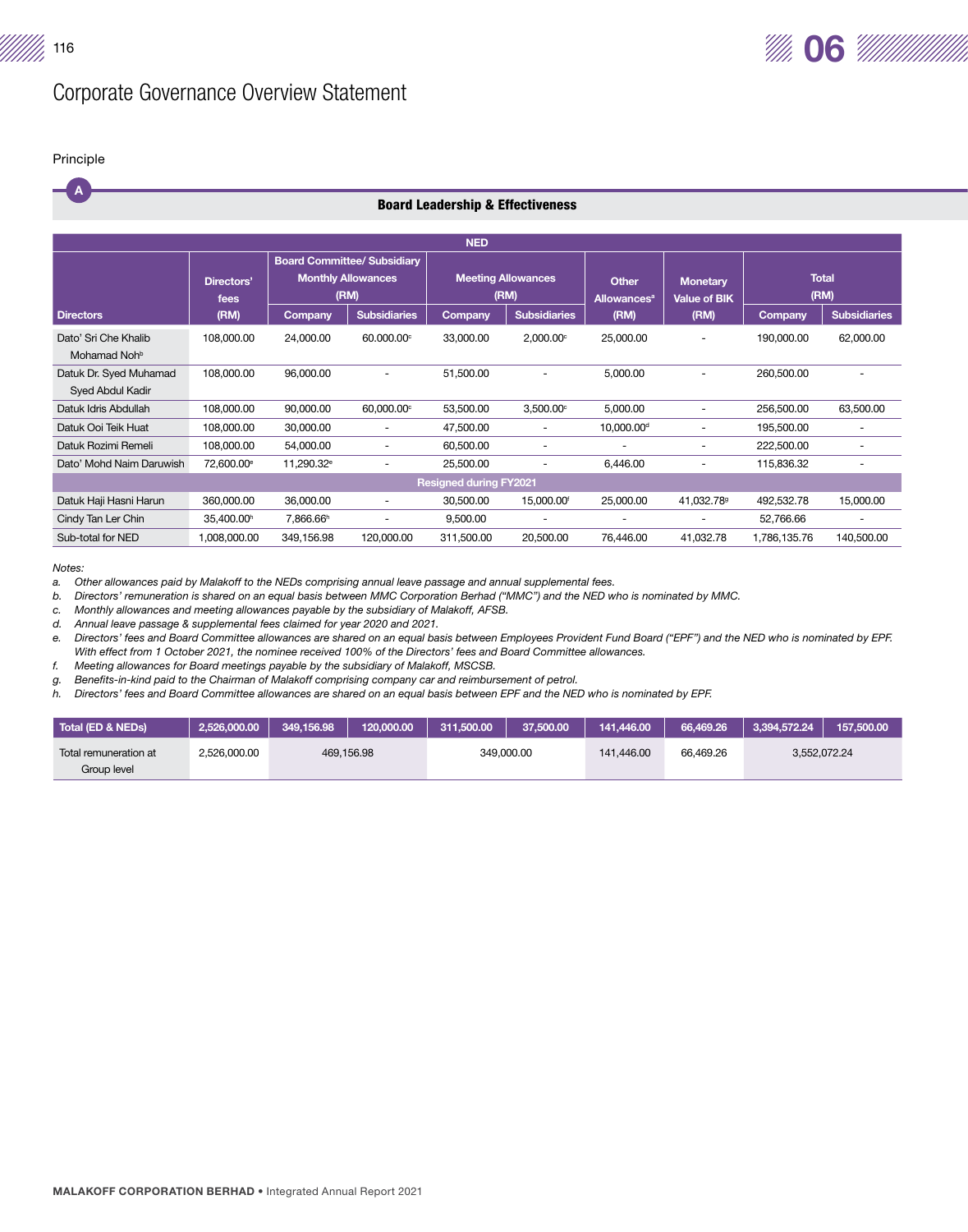

| Principle |  |
|-----------|--|
|           |  |

## Effective Audit and Risk Management

|  | <b>THE BAC</b><br>$-1$ |  |  |  |  |  |  |
|--|------------------------|--|--|--|--|--|--|

The BAC assists the Board in carrying out its oversight responsibilities by reviewing financial information and providing an unbiased review on the effectiveness and efficiency of the Group's internal controls. To date, none of the BAC members has been a former key audit partner of the Company.

The BAC is made up of four members, out of whom, three members are IDs. The BAC is chaired by an INED who does not hold chairmanship on the Board and other Board Committees. The BAC members possess extensive experience in finance, business administration, legal matters and energy industry who could effectively contribute to business strategy and corporate governance discussions with shrewd business acumen.

| Name of BAC Members                                | <b>Designation</b>                     |
|----------------------------------------------------|----------------------------------------|
| Datuk Dr. Syed Muhamad Syed Abdul Kadir (Chairman) | Independent Non-Executive Director     |
| Datuk Ooi Teik Huat                                | Non-Independent Non-Executive Director |
| Datuk Idris Abdullah                               | Independent Non-Executive Director     |
| Datuk Rozimi Remeli                                | Independent Non-Executive Director     |

All BAC members are financially literate and have sufficient understanding of the Group's business. This enables them to continuously apply a critical and probing view on the Group's financial reporting process, transactions and other financial information, and effectively challenge Management's assertions on the Company's financials.

The roles and responsibilities of BAC are:

- 1 assist the Board in fulfilling its statutory and fiduciary responsibilities in examining and monitoring the Company and its subsidiaries' management of business, financial risk processes, accounting and financial reporting practices;
- 2 determine the adequacy and effectiveness of the administrative, operational and internal accounting controls of the Group and to ensure that the Group is operating in accordance with the prescribed procedures, codes of conduct and applicable legal and regulatory requirements;

3 serve as an independent and objective party from management in the review of the financial information of the Company and Group presented by management for circulation to shareholders and the general public;

- 4 provide direction and oversight over the internal and external auditors of the Company to ensure their independence from management; and
- 5 evaluate the quality of audits conducted by the internal and external auditors on the Company and Group.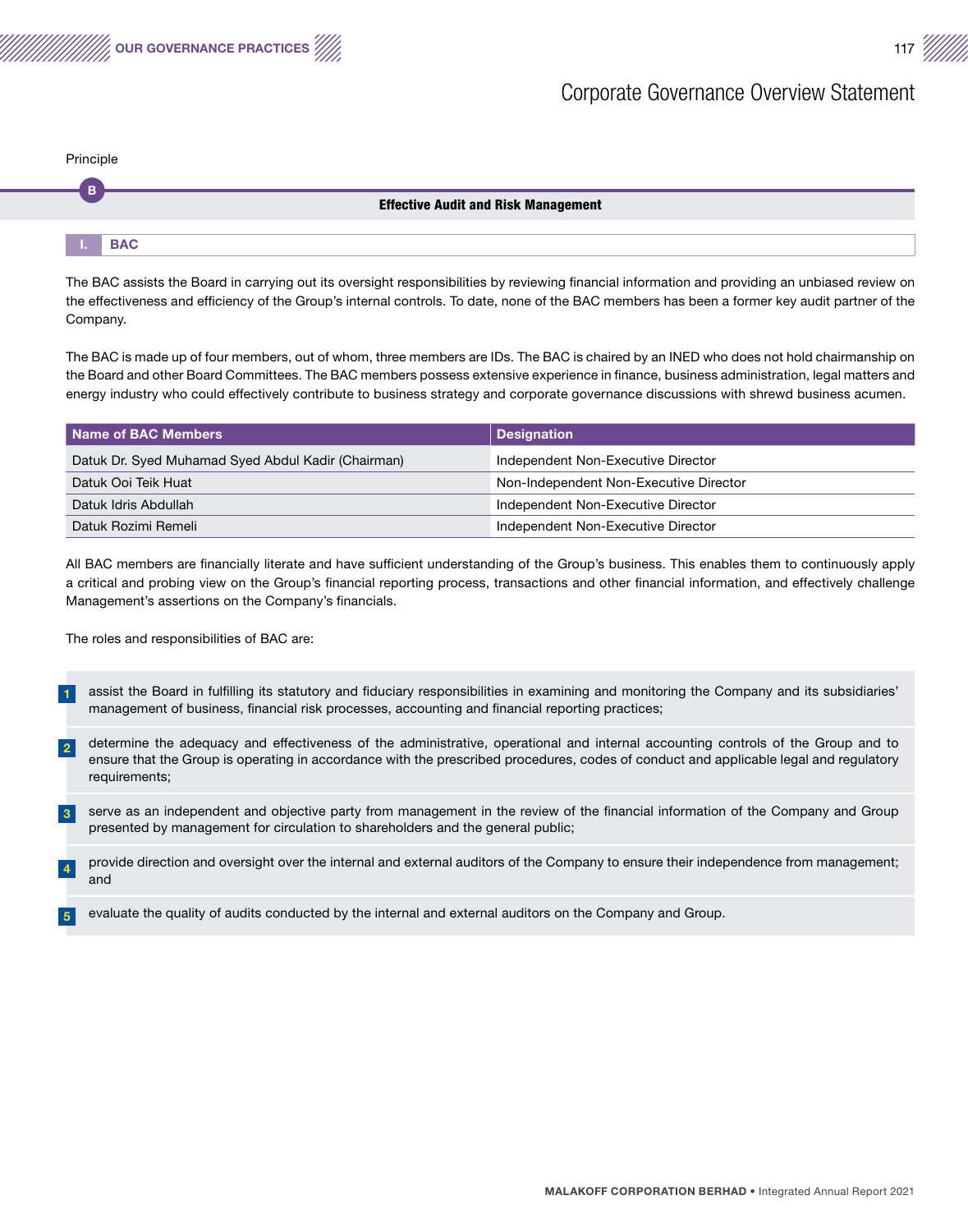B Principle

#### Effective Audit and Risk Management

## Review of External Auditors

The BAC has policies and procedures to assess the suitability, objectivity and independence of the external auditors to safeguard the quality and reliability of audited financial statements.

External audit firms are evaluated based on their experiences, capabilities, audit approach and independence prior to recommending their appointment or re-appointment to the shareholders for approval. The evaluation includes review on auditors' service levels and any significant changes to their scope of work to address new business developments, for recommendation of their re-appointment to the BAC. External auditors are also evaluated on their objectivity and independence, technical competency and ability, understanding of Group's businesses and industries, resources assigned and capability of the engagement team as well as making recommendations in areas in need of improvement, particularly with regard to company's internal control system over financial reporting, are among the areas evaluated.

The BAC considers the information presented in the Annual Transparency Report of the audit firm on matters typically covered therein including the audit firm's governance, leadership structure and measures undertaken by the audit firm to uphold audit quality and manage risks.

Policies are in place for any non-audit services proposal by external auditors to be presented to the BAC to ensure the auditors' independence is maintained.

For more detailed explanation on BAC, please refer to the BAC Report section in this ര Integrated Annual Report.

#### Internal Audit

The Group Internal Audit ("GIA") supports the Board through the BAC in discharging its duties and governance responsibilities of maintaining a sound internal control system within the organisation. The internal audit function is considered an integral part of the assurance framework and GIA's mission is to enhance and protect organisational value by providing risk-based and objective assurance, advice and insight. At the same time, GIA also assists the BAC and Management to achieve the Company's goals and objectives by bringing a systematic and disciplined approach in evaluating and improving the effectiveness of governance, risk management and control processes within the Group.

With its independent status within the Group, GIA reports directly and functionally to the BAC and administratively to the MD/CEO. GIA is also independent of the activities and functions that it audits and performs its duties in accordance with the Internal Audit Charter, as approved by the BAC, which establishes the framework for the effective and efficient functioning of GIA. The BAC also reviews and approves the appointment and removal of the Chief Internal Auditor, the Annual Internal Audit Plan, budget and organisation structure of GIA to ensure that it is adequately resourced with competent staff to perform its role and function effectively.

The standards and practices adopted by GIA are aligned to the International Professional Practices Framework issued by the Institute of Internal Auditors. As at 31 December 2021, the total number of personnel in GIA was twelve including the Chief Internal Auditor.

- The name, credential and work experience of the Chief Internal Auditor of GIA are ത disclosed on page 104 of this Integrated Annual Report.
- Details of the internal audit function and activities are presented in the BAC Report on pages 124 to125 of this Integrated Annual Report.

#### **Risk Management and Internal Control**

The Board has established BRIC to oversee the Group's overall risk management policy and framework, and assess major investments by the Group. The BRIC consists of four members with three members are INED from diverse background. Each BRIC member has vast management experience, in-dept knowledge of the industry and integrity. The composition of BRIC is as follows:

| Name of Directors                                    | <b>Designation</b>                     |
|------------------------------------------------------|----------------------------------------|
| Datuk Idris Abdullah (Chairman)                      | Independent Non-Executive Director     |
| Madam Cindy Tan Ler Chin (resigned on 29 April 2021) | Non-Independent Non-Executive Director |
| Datuk Dr. Syed Muhamad Syed Abdul Kadir              | Independent Non-Executive Director     |
| Datuk Rozimi Remeli                                  | Independent Non-Executive Director     |
| Dato' Mohd Naim Daruwish (appointed on 12 July 2021) | Non-Independent Non-Executive Director |

Further details on the Group's risk management and internal control frameworks are described and explained in the Statement of Risk Management and Internal Control section of this Integrated Annual Report.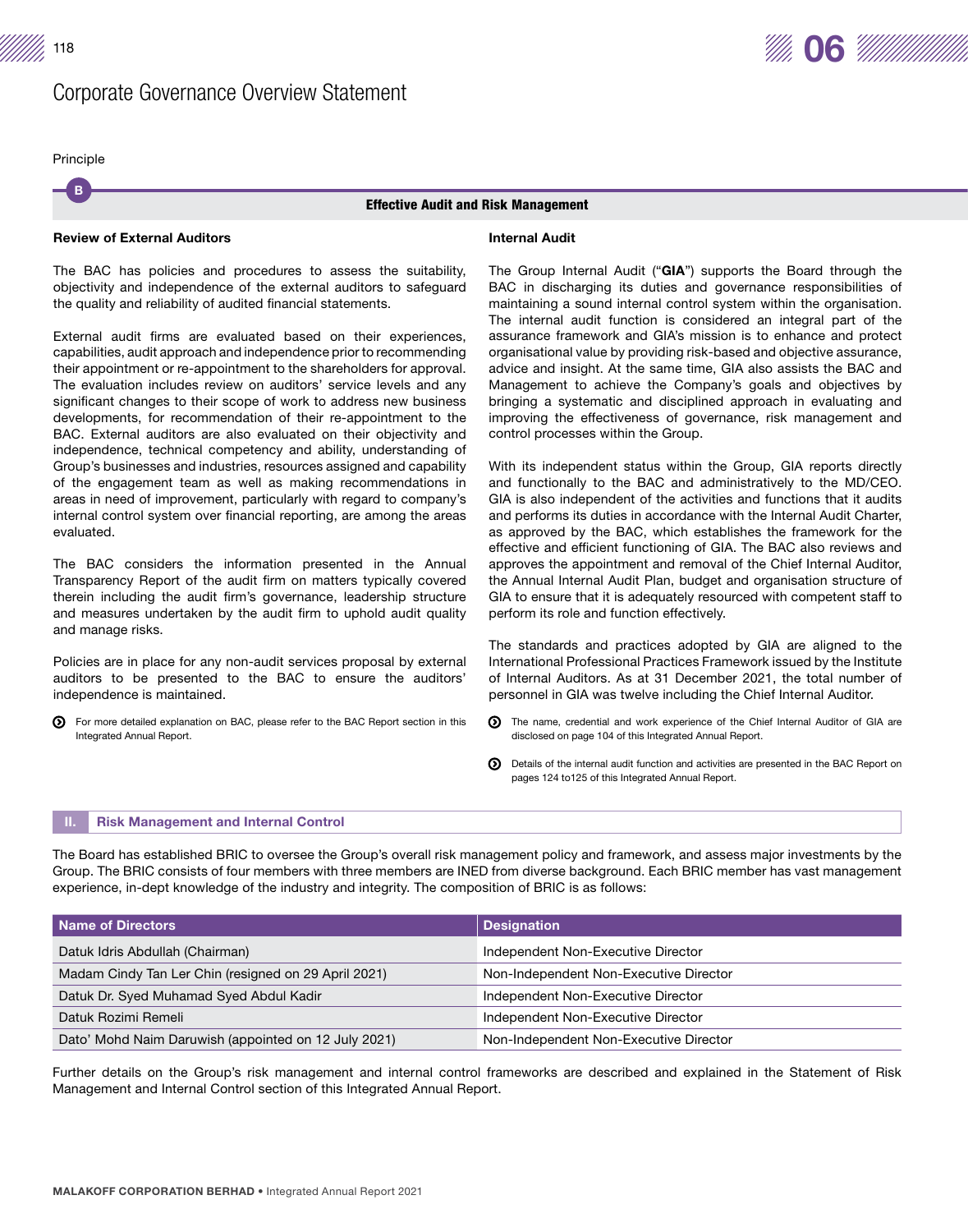

 $\mathbf{C}$ Principle

#### Integrity in Corporate Reporting and Meaningful Relationship with Stakeholders

#### **Communication with Stakeholders**

The Group understands the importance of timely and effective communication with stakeholders in order to keep them up to date on the Group's latest financial performance and business matters affecting the Group. The Group communicates with its stakeholders through various means including:

#### Corporate website

Annual/extraordinary general meetings

investors and other stakeholders to access information periodically through the Investor Relations section at www.malakoff.com.my.

provides an essential platform for

offer an opportunity to our shareholders to raise their questions and concerns on the Group's performance directly to our Board and Management.

#### One-on-One and Group Meetings/Investor Conferences/Roadshows

throughout the year, we held meetings with key shareholders, major institutional investors, individual shareholder groups and financial analysts to share and discuss the Group's business performance and its strategic plan.

#### Annual Report

our Annual Report provides a comprehensive report on the Group's financial results, business operations and strategic direction.

The information published in the Investors Relations section at https://ir2.chartnexus.com/malakoff/v2/index.php

#### Investor Relations Activities

During the year under review, we increased our engagements with the investment community and conducted more than 50 one-to-one and group meetings. During these engagements, the Group would address their concerns, where possible, to deliver sustainable value to its shareholders. In 2021, there were increased engagements with the Company's key shareholders and the ESG investors due to the higher focus on sustainability matters. Additionally, we are actively engaged with other investor relations ("IR") stakeholders such as Bursa Malaysia, Malaysia Investor Relations Association ("MIRA") and other IR service providers to ensure the Group practices the highest standards of transparency and disclosure.

#### **Conduct of General Meetings**

The Board and Management implement several measures to ensure shareholders are able to participate, engage the Board and Senior Management effectively, and make informed voting decisions at general meetings. The Board, with the assistance of the Company Secretary, has provided shareholders with sufficient notice and time to consider the resolutions that will be discussed and decided at the annual general meetings ("AGM") by issuing the notice for AGM at least 28 days before the meeting.

Notice for the 15<sup>th</sup> AGM held on 28 April 2021 was sent to shareholders on 29 March 2021. The notice includes details of the resolutions to be tabled and explanations on the resolutions. Details of the resolutions proposed along with background information and reports or recommendations that are relevant were also provided in the Notice of AGM.

In view of the Covid-19 pandemic and as part of the Company's precautionary measures, the 15<sup>th</sup> AGM was held virtually through live streaming and using Remote Participation and Voting ("RPV") facilities. During the virtual AGM, shareholders were given opportunity to engage with the Board and Senior Management via RPV facilities which had enhanced the quality of engagement with shareholders and facilitate participation by shareholders at the AGM from remote locations. All resolutions were passed by the shareholders via RPV platform.

Minutes of the general meeting were uploaded on the Company's website for shareholders and public access within the reasonable timeframe after the general meetings.